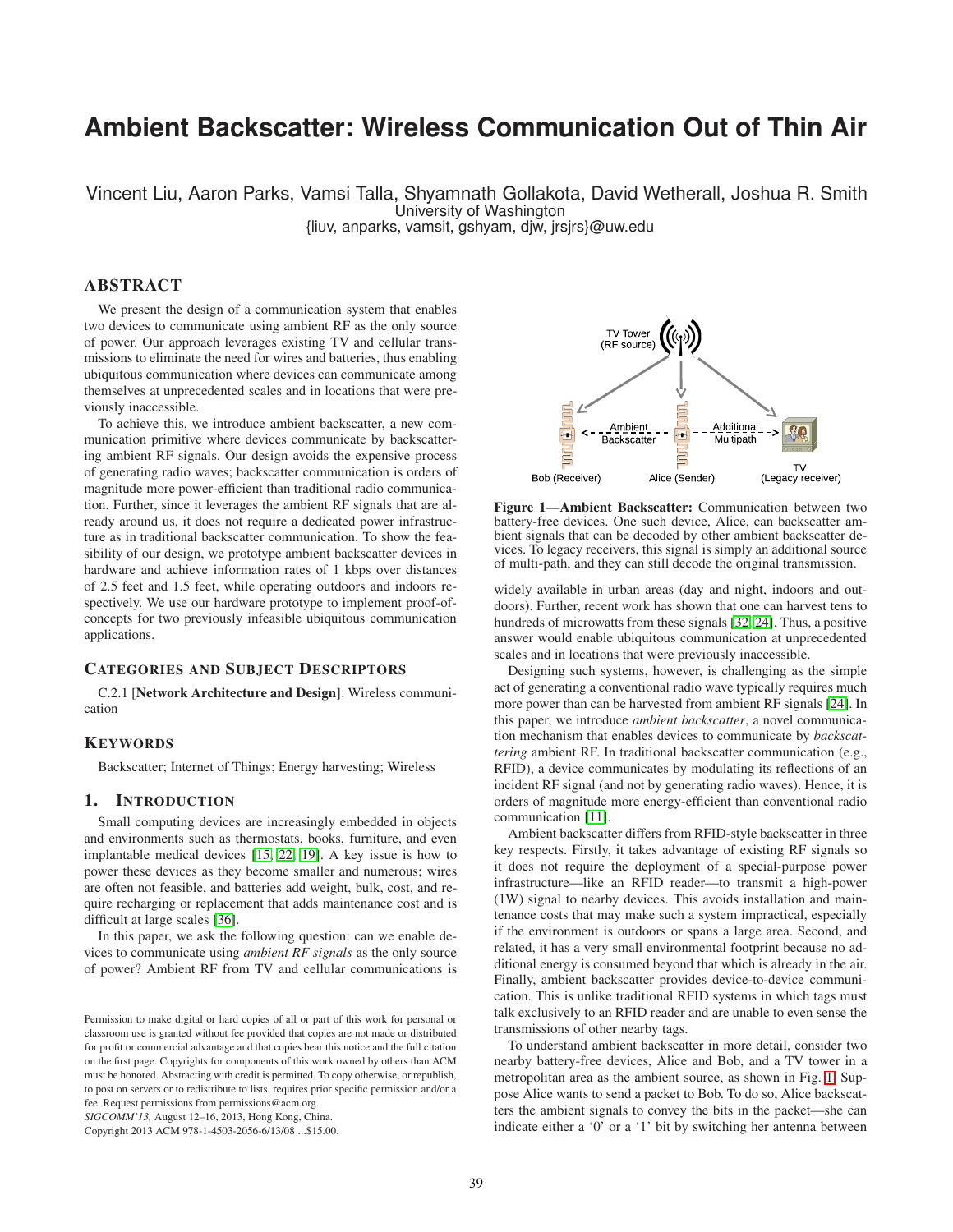

<span id="page-1-0"></span>**Figure 2**—**Prototype:** A photo of our prototype PCB that can harvest, transmit and receive without needing a battery or powered reader. It also includes touch sensors (the A, B and C buttons), and LEDs (placed near the two arrows) that operate using harvested energy and can be programmed by an onboard microcontroller.

reflecting and non-reflecting states. The signals that are reflected by Alice effectively create an additional path from the TV tower to Bob and other nearby receivers. Wideband receivers for TV and cellular applications are designed to compensate for multi-path wireless channels, and can potentially account for the additional path. Bob, on the other hand, can sense the signal changes caused by the backscattering, and decode Alice's packet.

Designing an ambient backscatter system is challenging for at least three reasons.

- Since backscattered signals are weak, traditional backscatter uses a constant signal [\[21\]](#page-11-7) to facilitate the detection of small level changes. Ambient backscatter uses uncontrollable RF signals that already have information encoded in them. Hence it requires a different mechanism to extract the backscattered information.
- Traditional backscatter receivers rely on power-hungry components such as oscillators and ADCs and decode the signal with relatively complex digital signal processing techniques. These techniques are not practical for use in a battery-free receiver.
- Ambient backscatter lacks a centralized controller such as an RFID reader to coordinate all communications. Thus, it must operate a distributed multiple access protocol and develop functionalities like carrier sense that are not available in traditional backscattering devices.

Our approach is to co-design the hardware elements for ambient backscatter along with the layers in the network stack that make use of it. The key insight we use to decode transmissions is that there is a large difference in the information transfer rates of the ambient RF signal and backscattered signal. This difference allows for the separation of these signals using only low-power analog operations that correspond to readily available components like capacitors and comparators. We are similarly able to realize carrier sense and framing operations with low-power components based on the physical properties of ambient backscatter signals. This in turn lets us synthesize network protocols for coordinating multiple such devices.

To show the feasibility of our ideas, we have built a hardware prototype, shown in Fig. [2,](#page-1-0) that is approximately the size of a credit card.[1](#page-1-1) Our prototype includes a power harvester for TV signals, as well as the ambient backscatter hardware that is tuned to communicate by using UHF TV signals in a 50 MHz wide frequency band centered at 539 MHz. The harvested energy is used to provide the small amounts of power required for ambient backscatter and to run the microcontroller and the on-board sensors. Our prototype also includes a low-power flashing LED and capacitive touch sensor for use by applications.

We experiment with two proof-of-concept applications that show the potential of ambient backscatter in achieving ubiquitous communication. The first application is a bus pass that can also transfer money to other cards anywhere, at any time. When a user swipes the touch sensor in the presence of another card, it transmits the current balance stored in the microcontroller and confirms the transaction by flashing the LED. The second is a grocery store application where an item tag can tell when an item is placed in a wrong shelf. We ask 10 tags to verify that they do not contain a misplaced tag and flash the LED when they do.

We evaluate our system in both indoor and outdoor scenarios and at varying distances between the transmitter and receiver. To account for multi-path effects, we repeat our measurements with slight perturbations of the receiver position for a total of 1020 measurements. Results show that our prototypes can achieve an information rate of 1 kbps between two ambient backscattering devices, at distances of up to 2.5 feet in outdoor locations and 1.5 feet in indoor locations. Furthermore, we test a variety of locations and show that our end-to-end system (which includes communication, an LED, touch sensors and a general-purpose microcontroller) is able to operate battery-free at distances of up to 6.5 miles from the TV tower. Finally, we test the interference of ambient backscattering and find that, even in less favorable conditions, it does not create any noticeable glitches on an off-the-shelf TV, as long as the device is more than 7.[2](#page-1-2) inches away from the TV antenna.<sup>2</sup>

**Our Contributions:** We make the following contributions:

- We introduce ambient backscatter, the first wireless primitive to let devices communicate without either requiring them to generate RF signals (as in conventional communications) or reflect signals from a dedicated powered reader (as in RFID).
- We develop a network stack that enables multiple ambient backscattering devices to co-exist. Specifically, we show how to perform energy detection without the ability to directly measure the energy on the medium and hence enable carrier sense.
- We present designs and a prototype which show how all of the above, from ambient backscatter through to the multi-access protocols of our network, can be implemented on ultra-low-power devices using simple analog components.

While the performance of our prototype is a modest start, we hope that the techniques we present will help realize ubiquitous communication, and allow computing devices embedded into the physical world to communicate amongst themselves at an unprecedented scale.

# **2. BACKGROUND ON TV TRANSMISSIONS**

In principle, ambient backscatter is a general technique that can leverage RF signals including TV, radio and cellular transmissions. In this paper we have chosen to focus on demonstrating the feasibility of ambient backscatter of signals from TV broadcast sources.

TV towers transmit up to 1 MW effective radiated power (ERP) and can serve locations more than 100 mi away from the tower in very flat terrain and up to 45 mi in denser terrain [\[1\]](#page-11-8). The coverage of these signals is excellent, particularly in urban areas with the top four broadcast TV channels in America reaching 97% of households and the average American household receiving 17 broadcast TV stations [\[4\]](#page-11-9). It is this pervasive nature of TV signals that make them attractive for use in our first ambient backscatter prototype.

There are currently three main TV standards that are used around the world: ATSC (N. America and S. Korea), DVB-T (Europe, Australia, New Zealand, etc.) and ISDB-T (Japan, most of S. America) [\[5\]](#page-11-10). While our prototype targets ATSC transmissions, our

<span id="page-1-1"></span><sup>&</sup>lt;sup>1</sup>We use off-the-shelf components to design and build our prototype. A production integrated circuit would achieve better results and be of an arbitrary form factor (down to  $1 \, mm^2$  plus the antenna).

<span id="page-1-2"></span> $2$ At such close distances, it is in the near-field of the TV antenna.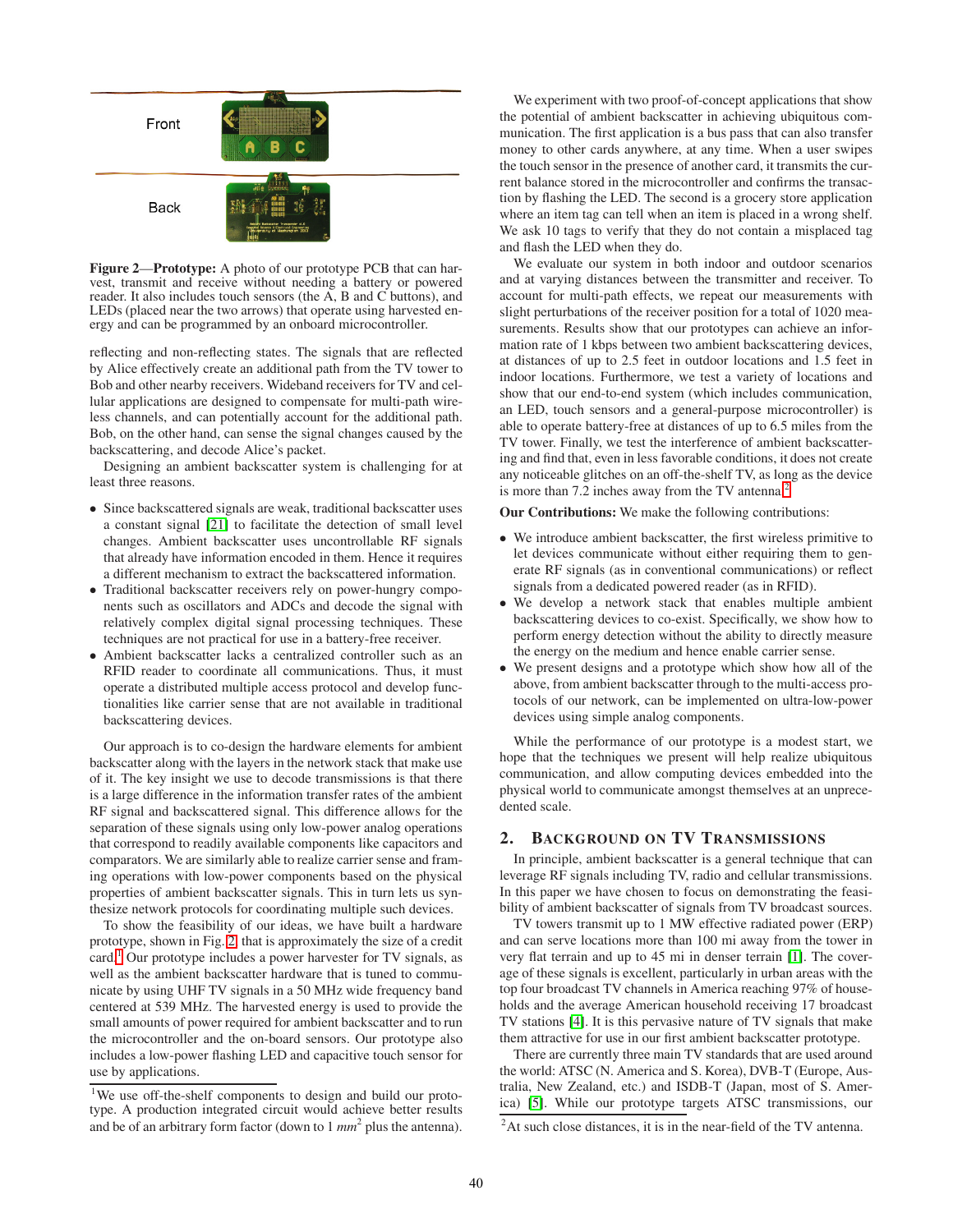method for communicating using ambient signals leverages the following properties of TV signals that hold across all standards:

Firstly, TV towers broadcast uninterrupted, continuous signals at all hours of the day and night. Thus, they provide a reliable source of both power and signal for use in ambient backscatter. Secondly, TV transmissions are amplitude-varying signals that change at a fast rate. For example, in ATSC, which uses an 8-level vestigial sideband (8VSB) modulation to transmit one of eight amplitude values per symbol, symbols are sent over a 6 MHz wideband channel, resulting in a very fast fluctuation in the signal.

Lastly, TV transmissions periodically encode special synchronization symbols that are used by the receiver to compute the multipath channel characteristics [\[9\]](#page-11-11). In ATSC, the 8VSB symbols are organized first into data segments of 832 symbols and then fields of 313 segments. Before every data segment, the transmitter sends a data segment sync that consists of four symbols and is intended to help the receiver calibrate the 8VSB amplitude levels. Before every field, the transmitter sends a field sync data segment that is also used by the receiver to compute the channel information. Since ambient backscatter effectively creates additional paths from the transmitter to the TV receiver, the existing ability of TV receivers to account for multipath distortion make them resistant to interference from backscattering devices that operate at a lower rate than these sync segments. We note that the other common TV standard in the world—DVB-T, which uses OFDM modulation—includes cyclic prefixes and guard intervals, and hence has an even higher resistance to multipath distortion compared to the ATSC standard [\[2\]](#page-11-12).

**Legality:** In general, it is illegal to broadcast random signals on spectrum reserved for TV (or cellular) channels. However, batteryfree backscattering devices (e.g. RFID tags) are unregulated and not tested by FCC because the emission levels from such devices is very low [\[7\]](#page-11-13) and because they are only modulating their reflection of a pre-existing signal rather than actively emitting a signal in reserved spectrum. Ambient backscatter also falls into this category, and would therefore be legal under current policies.

In the rest of this paper, we show how ultra-low-power devices can communicate by backscattering these ambient signals.

#### **3. AMBIENT BACKSCATTER DESIGN**

Ambient backscatter is a new form of communication in which devices can communicate without any additional power infrastructure (e.g., a nearby dedicated reader). An ambient backscattering device reflects existing RF signals such as broadcast TV or cellular transmissions to communicate. Since the ambient signals are preexisting, the added cost of such communication is negligible.

Designing such devices, however, is challenging for three main reasons: First, the ambient signals are random and uncontrollable. Thus, we need a mechanism to extract the backscattered information from these random ambient signals. Second, the receiver has to decode these signals on a battery-free device which significantly limits the design space by placing a severe constraint on the power requirements of the device. Third, since there is no centralized controller to coordinate communications, these devices need to operate a distributed multiple access protocol and develop functionalities like carrier sense. In the rest of this section, we describe how our design addresses the above challenges.

#### **3.1 Overview**

Fig. [3](#page-2-0) shows a block diagram of our ambient backscattering device design. It consists of a transmitter, a receiver and a harvester that all use the same ambient RF signals and thus are all connected to the same antenna. The transmitter and receiver use modulated backscattering of ambient signals to communicate, and



<span id="page-2-0"></span>**Figure 3**—**Block diagram of an ambient backscattering device.** The transmitter, receiver, and the harvester are all connected to a single antenna and use the same RF signals. The transmitter and receiver communicate by backscattering the ambient signals. The harvester collects energy from the ambient signals and uses it to provide the small amount of power required for communication and to operate the sensors and the digital logic unit.

the harvester extracts energy from those same ambient signals to provide power for the device. Further, they operate independent of each other. However, while the transmitter is active and backscattering signals, the receiver and harvester cannot capture much signal/power. The harvested energy is used to provide the small amounts of power required for ambient backscatter communication and to power the sensors and the digital logic units (e.g., microcontroller). We reproduce the harvester circuit in [\[32\]](#page-11-4) and use it as a black box. The main difference from [\[32\]](#page-11-4) is that we operate the harvester using a small dipole antenna, instead of a large horn antenna. Next, we describe our design of the ambient backscattering transmitter and receiver in more detail.

### **3.2 Ambient Backscattering Transmitter**

The design of our ambient backscattering transmitter builds on conventional backscatter communication techniques. At a high level, backscattering is achieved by changing the impedance of an antenna in the presence of an incident signal. Intuitively, when a wave encounters a boundary between two media that have different impedances/densities, the wave is reflected back [\[18\]](#page-11-14). The amount of reflection is typically determined by the difference in the impedance/density values. This holds whether the wave is a mechanical wave that travels through a rope fixed to a point on a wall or an electromagnetic wave encountering an antenna. By modulating the electrical impedance at the port of the antenna one can modulate the amount of incident RF energy that is scattered, hence enabling information to be transmitted.

To achieve this, the backscatter transmitter includes a switch that modulates the impedance of the antenna and causes a change in the amount of energy reflected by the antenna. The switch consists of a transistor connected across the two branches of the dipole antenna. The input signal of the switch is a sequence of one and zero bits. When the input is zero, the transistor is off and the impedences are matched, with very little of the signal reflected. When the switch input signal is one, the transistor is in a conducting stage which shorts the two branches of the antenna and results in a larger scattered signal amplitude. Thus, the switch toggles between the backscatter (reflective) and non-backscatter (absorptive) states to convey bits to the receiver.

We note the following about our design: Firstly, the communication efficiency is high when the antenna topology is optimized for the frequency of the ambient signals. Our implementation uses a 258 millimeter dipole antenna, optimized for a 50 MHz subset (in this case, from 515-565 MHz) of the UHF TV band. Other antenna topologies such as meandered antennas [\[29\]](#page-11-15) and folded dipoles [\[27\]](#page-11-16)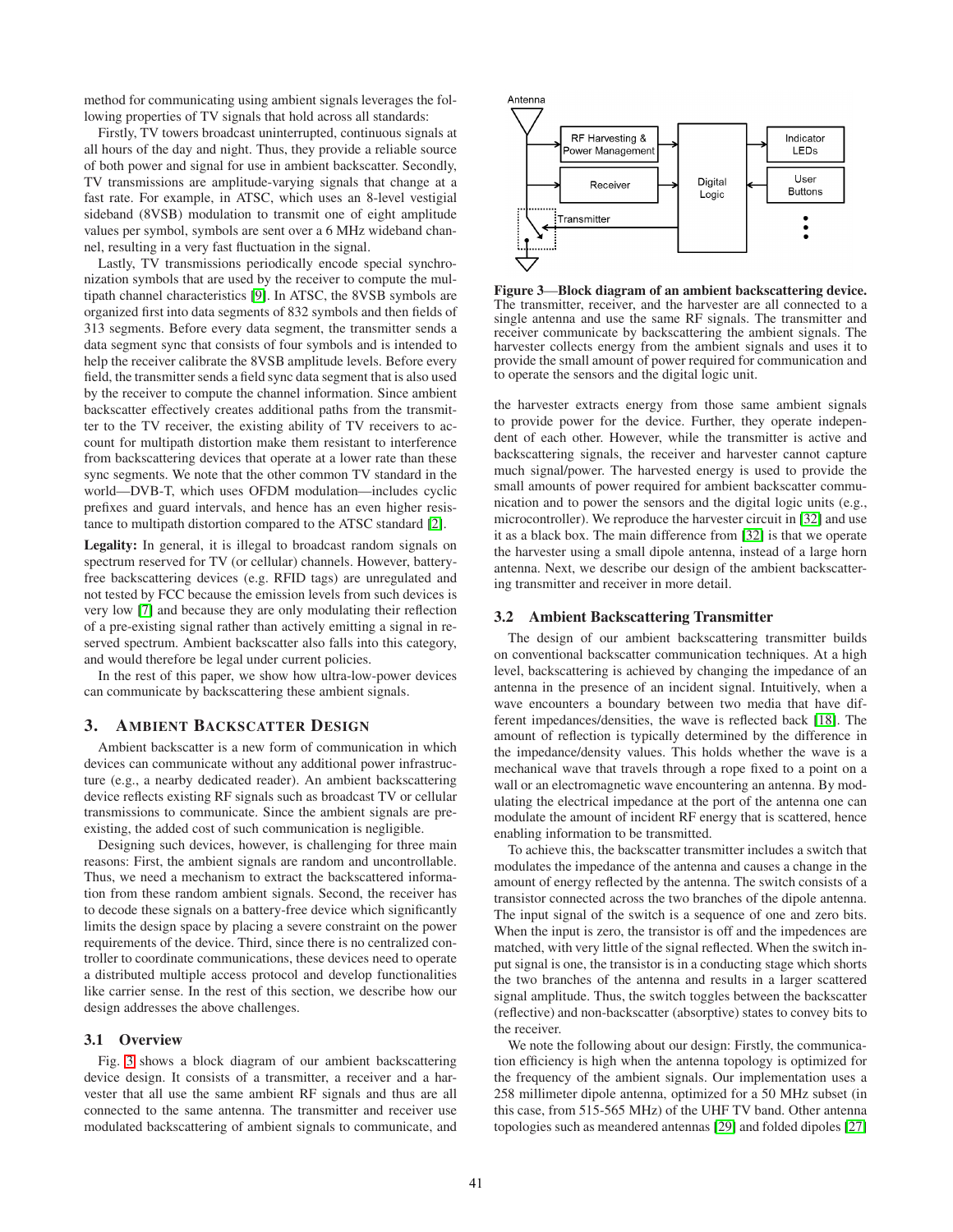can result in smaller dimensions, and further design choices can be made to increase the bandwidth of the antenna in order to make it capable of utilizing a larger frequency band. However, exploring this design space is not within the scope of this paper.

Secondly, RF switches can have a large difference between their conducting and non-conducting impedance values, but only in the specific frequency range that they are designed for. For example, using a switch that is optimized for use in RFID tags that operate in 915 MHz would not be optimal for ambient backscatter of lowerfrequency TV signals. Thus, the ambient backscattering transmitter should select a switch that is optimal for the operational frequencies of the ambient signals.

Finally, the switches and antennas are not designed to specifically backscatter and receive on a particular TV channel. For example, in ATSC, each TV channel has a 6 MHz bandwidth and different TV channels are typically allocated to adjacent non-overlapping frequencies. Since ambient backscattering devices backscatter all these signals, they do not require fine tuning for each frequency and can work as long as there are TV transmissions on at least one of the frequencies.

#### <span id="page-3-1"></span>**3.3 Ambient Backscattering Receiver**

Designing an ambient backscatter receiver is challenging for two main reasons: First, ambient signals already encode information and hence backscattering additional information over these signals can be difficult. Second, the backscattered information should be decodable on an ultra-low-power device without using powerhungry hardware components such as ADCs and oscillators. To address these challenges, we first show how one can extract the backscattered information from the ambient signals using a conventional digital receiver. We then describe an ultra-low-power receiver design that uses only analog components.

# *3.3.1 Extracting Backscatter Information from Ambient Signals*

Ambient signals like TV and cellular transmissions encode information and hence are not controllable. To illustrate this, Fig. [4\(](#page-3-0)a) shows an example of the time-domain ambient TV signal captured on a USRP operating at 539 MHz. For comparison, Fig. [4\(](#page-3-0)b) plots the typical time domain signal received on a USRP from an RFID reader transmitting at 915 MHz. While the traditional RFID transmission is a constant amplitude signal, the ambient TV signal varies significantly in its instantaneous power. This is expected because the captured ATSC TV signals encode information using 8VSB modulation, which changes the instantaneous power of the transmitted signal. Thus, the receiver should be capable of decoding the backscattered signals in the presence of these fast changing signals.

In this section, we describe our mechanism assuming a powerful digital receiver that samples the analog signal and performs demodulation and decoding in the digital domain. In the next section, we extend it to work using only analog components.

Our key insight is that if the transmitter backscatters information at a lower rate than the ambient signals, then one can design a receiver that can separate the two signals by leveraging the difference in communication rates. Specifically, ambient TV signals encode information at a bandwidth of 6 MHz, so if we ensure that the transmitter backscatters information at a larger time-scale than 6 MHz, then the receiver can extract the backscattered information using averaging mechanisms. Intuitively, this works because the wideband ambient TV signals change at a fast rate and hence adjacent samples in TV signals tend to be more uncorrelated than the adjacent samples in the backscattered signals. Thus, averaging the received signal across multiple samples effectively removes the variations in



<span id="page-3-0"></span>(b) Captured RFID Reader Signal

**Figure 4**—Comparison of the incident signal on a backscattering transmitter's antenna in both (*a*), ambient backscatter, and (*b*), conventional RFID.

the wideband ambient TV signals, allowing the backscattered signals to be decoded.

For completeness, we formally describe why this works. Say we have a digital receiver that samples the received signal at the Nyquist-information rate of the TV signal. The received samples,  $y[n]$ , can then be expressed as a combination of the wideband TV signals and the backscattered signals, i.e.,

$$
y[n] = x[n] + \alpha B[n]x[n] + w[n]
$$

where  $x[n]$ s are the samples corresponding to the TV signal as received by the receiver,  $w[n]$  is the noise,  $\alpha$  is the complex attenuation of the backscattered signals relative to the TV signals, and  $B[n]$  are the bits transmitted by the backscattering transmitter. Since the receiver samples at the TV Nyquist rate, the adjacent samples in  $x[n]$  are uncorrelated. Now, if the backscatterer conveys information at a fraction of the rate, say  $\frac{1}{N}$ , then  $B[Ni + j]$ s are all equal for  $j = 1$  *to N*.

If the receiver averages the instantaneous power in the *N* receiver samples corresponding to a single backscattered bit, then we get:

$$
\frac{1}{N}\sum_{i=1}^{N}|y[n]|^{2} = \frac{1}{N}\sum_{i=1}^{N}|x[n] + \alpha Bx[n] + w[n]|^{2}
$$

where *B* is either '0' or '1'. Since the TV signal,  $x[n]$ , is uncorrelated with noise,  $w[n]$ , we can rewrite the above equation as:

$$
\frac{1}{N} \sum_{i=1}^{N} |y[n]|^2 = \frac{|1+\alpha B|^2}{N} \sum_{i=1}^{N} |x[n]|^2 + \frac{1}{N} \sum_{i=1}^{N} w[n]^2
$$

Say *P* is the average power in the received TV signal, i.e.,  $P =$ 

 $\frac{1}{N}\sum_{i=1}^{N} |x[n]|^2$ . Ignoring noise, the average power at the receiver is *i*=1

 $|1 + \alpha|^2 P$  and P when the transmitter is in the reflecting and nonreflecting states, respectively. The receiver can distinguish between the two power levels,  $|1 + \alpha|^2 P$  and P, to decode the information from the backscattering transmitter. Thus, even in the presence of changes in the TV signal, the receiver can decode information from the backscattering transmitter.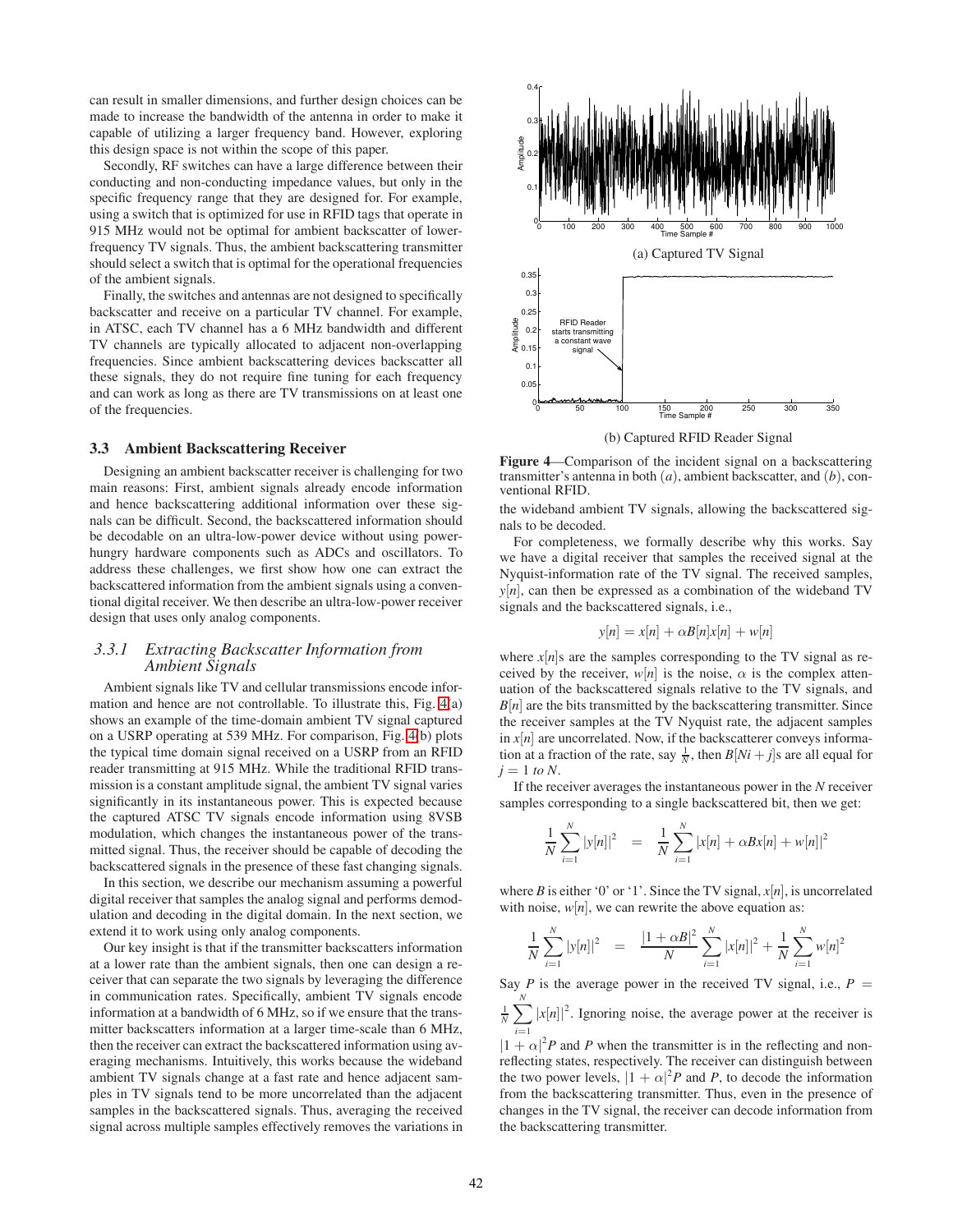

<span id="page-4-0"></span>**Figure 5**—Comparison of backscattered signal received both with  $(b)$  and without (*a*) averaging.

We apply the above mechanism to the ambient ATSC TV signals [\[2\]](#page-11-12). Specifically, we set our ambient backscattering transmitter to transmit an alternating sequence of ones and zeros at a rate of 1kbps. Fig. [5\(](#page-4-0)a) plots the received signal on an USRP that is placed one foot from the transmitter. Fig. [5\(](#page-4-0)b) plots the effect of averaging every 100 received samples. As the figure shows, averaging reduces the effect of the fast-varying ambient TV signals. Further, the receiver can now see two average power levels which it can use to decode the backscattered information.

We note that ambient backscatter can either increase or decrease the average power of the received signal. Specifically, the channel,  $\alpha$ , is a complex number and hence  $|1 + \alpha|$  can be either less than or greater than one. This means that a zero bit can be either a lower power than the average power, *P*, in the TV signal, or can have a higher power than the average. Intuitively, this is because the additional multi-path created by the backscattering transmitter can either constructively or destructively interfere up with the existing signal. We use differential coding to eliminate the need to know the extra mapping between the power levels and the bits (see [§4.1\)](#page-5-0).

#### *3.3.2 Decoding on an Ultra-Low-Power Device*

The above design assumes that the receiver can get digital samples on which it can perform operations like averaging and comparison of power levels. However, acquiring digital samples requires an analog-to-digital converter (ADC) which can consume a significant amount of power and is typically avoided in ultra-low-power designs [\[37\]](#page-11-17). In this section, we imitate the above operations in analog hardware by selecting an appropriate analog circuit topology.

As shown in Fig. [6,](#page-4-1) our receiver has two stages: an envelope detection and averaging circuit that smoothens out the natural variations in the TV signal, and a compute-threshold circuit that produces a threshold between the two levels. A comparator compares the average envelope signal to the threshold to generate output bits.

**Average Envelope stage:** This circuit is implemented using an envelope detector and RC (resistive/capacitive) circuit to smooth/average out the natural variations in the TV signals. As shown in Fig. [6,](#page-4-1) it has two simple hardware elements: a diode and a capacitor  $C_1$ , and also makes use of a current path through two serial resistors,  $R_1$  and  $R_2$ . To a first approximation, diodes act as



<span id="page-4-1"></span>**Figure 6**—**Circuit Diagram for the Demodulator:** The demodulator has two stages: an envelope detection and averaging stage that produces an average envelope of the signal, and a computethreshold stage that compares the averaged signal with a threshold value computed by taking a longer-term average of the signal.

one-way valves, allowing current to flow in one direction but not the other, capacitors are charge storage elements, and resistors regulate current flow. In this circuit, the diode provides charge whenever the input voltage is greater than the voltage at the capacitor. During the time period when the input is lower than the voltage on the capacitor, the diode does not provide charge and the resistors slowly dissipate the energy stored on the capacitor, lowering the voltage. The rate of drop of voltage is roughly determined by the product  $C_1(R_1 + R_2)$ . Thus, by balancing the values of  $R_1$  and  $R_2$  against the effective resistance of the diode and selecting an appropriate capacitance, the circuit shown can act as a low-pass filter, averaging out the fast natural variations in the TV signals but preserving the slowly varying backscattered bits.

**Compute-Threshold stage:** The output of the averaging circuit produces two signal levels, corresponding to the '0' and the '1' bits. In principle, a receiver with an ADC can distinguish between the two signal levels by processing the digital samples. Specifically, say we have two signals with different voltages,  $V_0$  and  $V_1$ ,  $V_1 > V_0$ , where  $V_0$  and  $V_1$  correspond to the power levels for the zero and one bits. To distinguish between them, the receiver would first compute a threshold value which is the average of the two signal levels, i.e.,  $\frac{V_0+V_1}{2}$ . When the received signal is greater than this threshold, we conclude that the received signal is *V*1; otherwise, we conclude that the received signal is  $V_0$ .

Since we choose to eliminate the need for a full ADC in order to reduce power, the receiver imitates this operation using analog hardware. Fig. [6](#page-4-1) shows the hardware elements used by the comparison circuit. It consists of an RC circuit and a comparator. The RC circuit re-uses the two resistors  $(R_1 \text{ and } R_2)$  and adds a capacitor  $(C_2)$  to perform further averaging, producing a threshold value of near  $\frac{V_0+V_1}{2}$ . The comparator takes two voltage values as inputs and produces either a one or a zero to indicate which of the two values is larger. The first input to the comparator is the output of our average envelope circuit and the second input is the threshold value.

We note that the bit rate of the prototype dictates the choice of values for the RC circuit elements (e.g., a receiver operating at 10 kbps requires different RC values than one at 1 kbps). This is because, at lower rates, each bit occupies more time on the channel and hence requires more averaging to correctly compute the threshold value. [§5](#page-6-0) describes the parameters used in our implementation.

Finally, while in theory we can distinguish between any two power levels by sufficient averaging, each comparator comes with a minimum gap below which it cannot distinguish between the two power levels. This gap determines the maximum distance at which two devices can communicate with each other.

# **4. NETWORK STACK DESIGN**

The network stack design for ambient backscatter communication is closely integrated with the properties of the circuits and the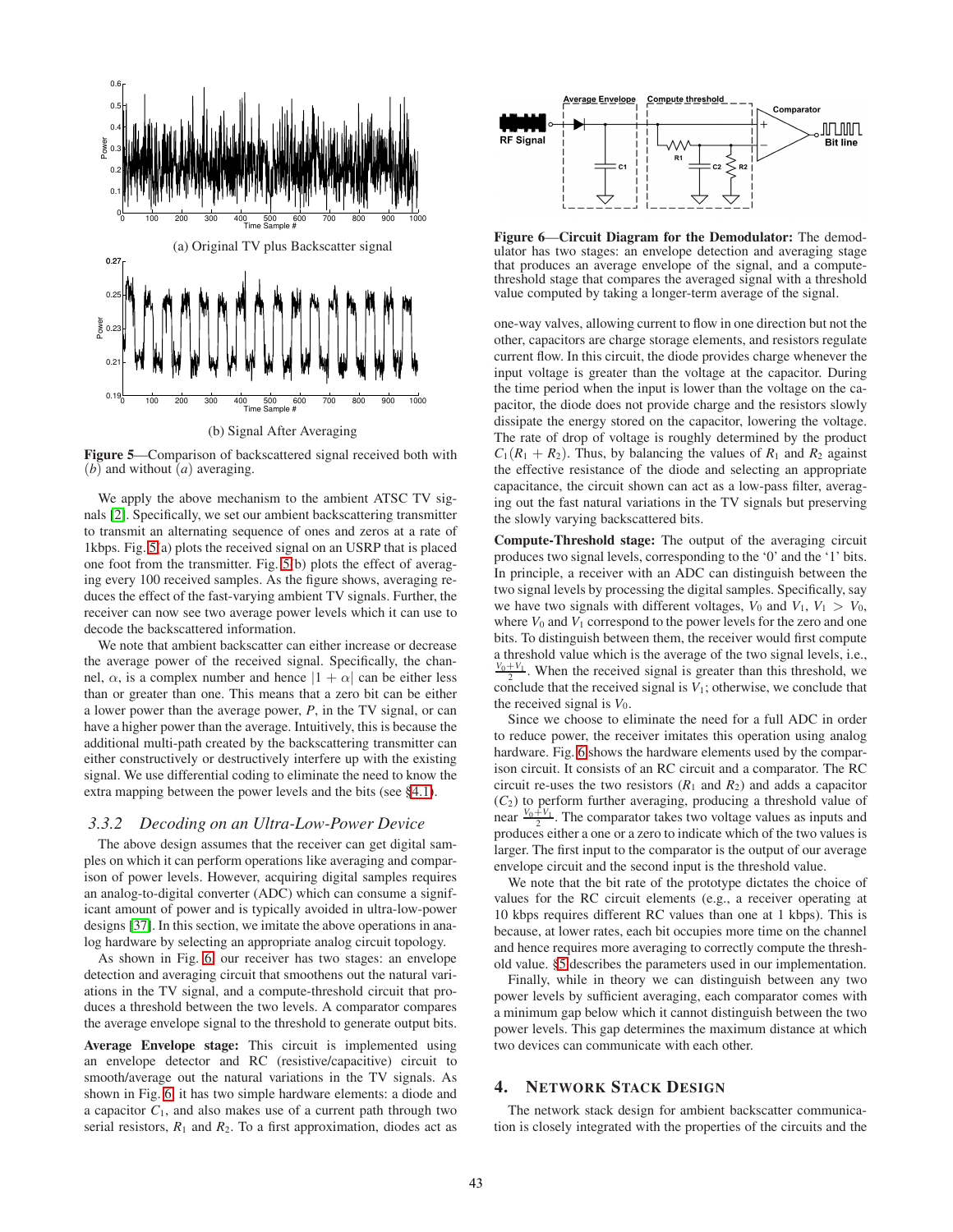

<span id="page-5-1"></span>**Figure 7**—**Packet Format:** Each packet starts with an alternating sequence of '1's and '0's followed by a preamble that is used by the receiver to detect packets. The preamble is followed by a header and then the data, which both include CRCs used to detect bit errors.

hardware described so far. In this section, we explore the physical layer and the link layer design for ambient backscatter.

## <span id="page-5-0"></span>**4.1 Physical Layer**

The physical layer for ambient backscatter communication addresses questions such as what modulation and coding to use, how to perform packet detection, and how to find bit boundaries.

*Modulation and Bit Encoding:* Since a backscattering transmitter works by switching between reflecting and non-reflecting states, it effectively creates an ON-OFF keying modulation. However, as described earlier, the backscattered signal could either constructively or destructively interfere with the ambient TV signal. Thus, depending on the receiver's location, a '1' bit could appear as either an increase or a decrease in the received power. To address this issue, the physical layer uses FM0 coding [\[17\]](#page-11-18). FM0 coding turns every bit into two symbols and encodes information using symbol transitions [\[17\]](#page-11-18). FM0 has a symbol transition at the beginning of every bit period along with an additional mid-bit transition to represent a '1', and no such transition in the '0' bit. Thus, bits are encoded using transitions in the power level, rather than the actual power levels; further, it guarantees an equal number of '0' and '1' symbols.

*Detecting the Beginning of a Packet Transmission:* At the beginning of each packet transmission, an ambient backscattering transmitter sends a known preamble that the receiver detects using bitlevel correlation on the digital hardware (in our case, the microcontroller). However, unlike RFID communication, where the tags correlate only when they are powered by a nearby reader, an ambient backscatter device does not know when nearby devices will transmit and hence might have to continuously correlate, which is power-consuming and impractical for a low-power device.

We avoid continuous correlation by only activating the relatively expensive correlation process when the comparator detects bit transitions. The comparator hardware takes very little power and has a built-in threshold before it detects bit transitions (in our implementation, this threshold is 2.4 mV). It is only when the power difference crosses this threshold that an interrupt is sent to the digital hardware to wake it up from its idle state (to perform correlation). Since the averaging circuit eliminates the large variations in the ambient TV signal, it is unlikely that ambient signals alone create changes in the power level in the absence of a packet transmission.

To provide the hardware with sufficient leeway to wake up the digital hardware, as shown in Fig. [7,](#page-5-1) the transmitter sends a longer preamble that starts with an alternating 0-1 bit sequence before sending the actual preamble. The alternating bit sequence is long enough (8 bits in our implementation) to wake up the digital hardware, which then uses traditional mechanisms to detect bit boundaries and perform framing.

#### **4.2 Link Layer**

Next we describe the following aspects of an ambient backscatter link layer design: error detection, acknowledgments, and carrier sense for mediating access to the channel.

Fig. [7](#page-5-1) depicts the high-level packet format for ambient backscatter systems. The packet starts with a few bits of the preamble that are used to wake up the receiver's hardware; the rest of the preamble is then used by the receiver to detect the beginning of a packet. The preamble is followed by a header containing the type of packet (data/ACK), destination and source addresses, and the length of the packet. This is followed immediately by the packet's data. Both the header and the data include CRCs, which the receiver can use to detect bit errors in either field. Data may also be protected using simple error correction codes that do not consume significant power, e.g., hamming codes, repetition codes, etc. [\[33\]](#page-11-19). The receiver successfully receives a packet when both the CRC checks pass. It then sends back an acknowledgment within a pre-set time that is determined by the time it takes to successfully decode the packet at the receiver and switch to a transmitting state. In the rest of this section, we design carrier sense to arbitrate the wireless medium between these backscattering transmitters.

## *4.2.1 Carrier Sense*

The discussion so far focuses on the communication aspects of a single ambient backscattering transmitter-receiver pair. However, when many of these devices are in range of each other, we need mechanisms to arbitrate the channel between them. In traditional RFID, a centralized, powered reader performs the task of an arbitrator for the wireless medium. Ambient backscatter communication, however, cannot rely on such a powered reader and thus requires a different set of mechanisms to provide media access control.

The advantage we have over traditional backscatter is that ambient backscattering devices can decode each other's transmissions. Thus, they can potentially perform carrier sense: detect the beginning of other packet transmissions (preamble correlation), and detect energy in the middle of a packet transmission (energy detection). Preamble correlation for carrier sense is operationally similar to that performed by the receiver for decoding packets. Energy detection, however, is challenging because the digital hardware does not have access to the power levels.

To see this, let us look at communication systems like WiFi where energy detection is performed by computing the average power in the signal and detecting a packet when the average power is greater than a threshold. Such operations require a full ADC to get the digital samples on which to operate. Since an ambient backscattering device does not have access to a full ADC it does not have access to these power levels.

We show that one can perform energy detection by leveraging the property of the analog comparator. Specifically, unlike a traditional receiver where, even in the absence of nearby transmitters, it sees random changes in the received signal due to environmental noise; the bits output by our analog comparator are constant in the absence of a backscattering transmitter. This is because, as described in [§4.1,](#page-5-0) the analog comparator has a minimum threshold below which it does not register any changes. Since the averaging circuit smoothens out the variations in the ambient signals, they typically do not create signal changes that are above this threshold. This means that in the absence of a nearby backscattering transmitter, the comparator typically outputs either a constant sequence of ones or a constant sequence of zeros. A nearby transmission, on the other hand, results in changes that are greater than the comparator's threshold and therefore bit transitions at the comparator's output. Since the transmitted bits have an equal number of ones and zeros (due to FM0 encoding), the comparator outputs the same number of ones and zeros. Thus comparing the number of ones and zeros allows the receiver to distinguish between the presence and absence of a backscatter transmission. More formally, the receiver performs energy detection by using the following equation: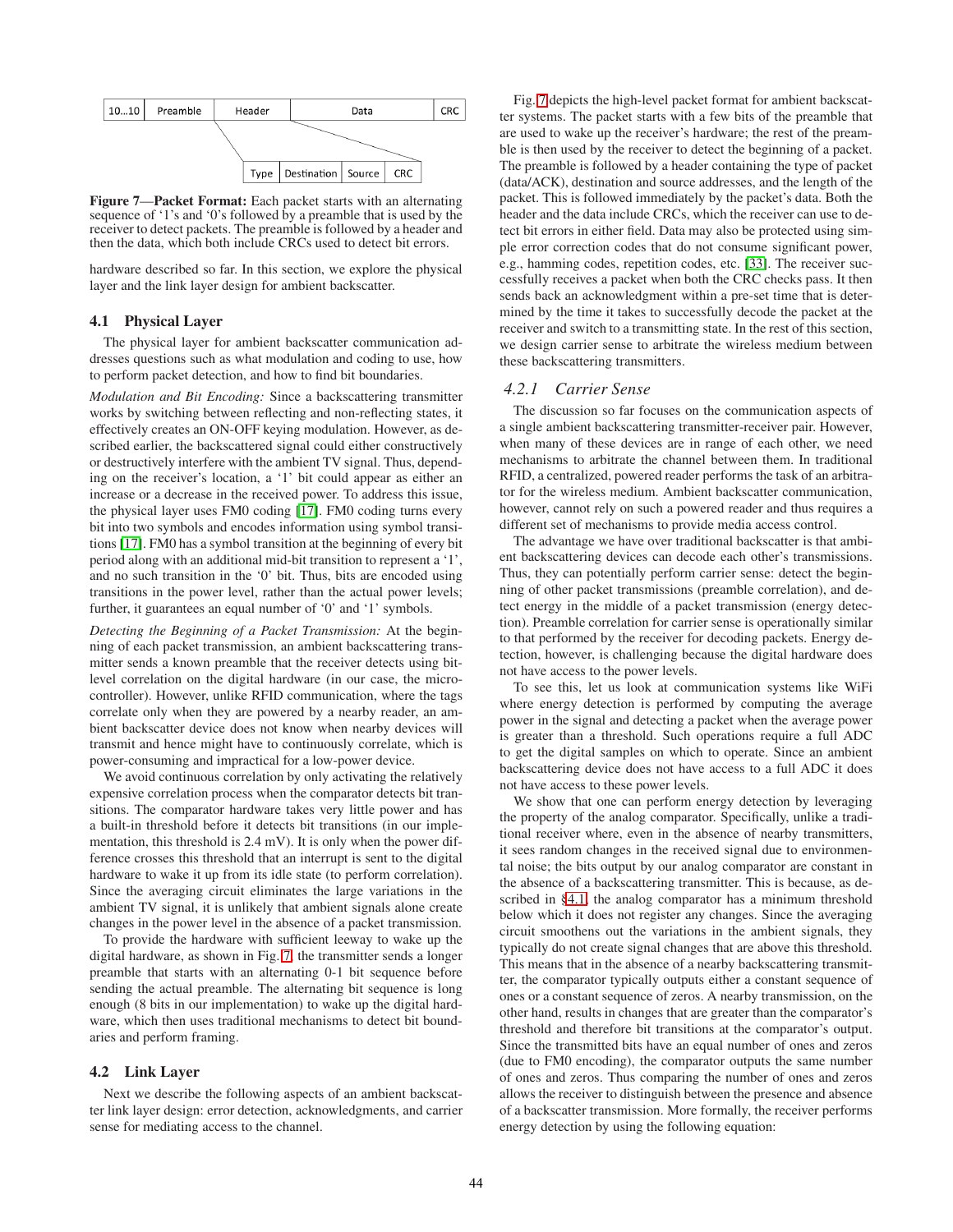$$
D = 1 - \frac{|\#ones - #zeros|}{\#ones + #zeros}
$$

where #*ones* and #*zeros* denote the number of zeros and ones seen at the receiver over some time interval. In the presence of a backscattering transmitter, the average number of ones and zeros is about the same, and hence *D* is close to one. But in the absence of any close-by backscattering transmitters, the bits output by the comparator are either mostly ones or mostly zeros; thus, *D* is close to zero. Our results in [§6](#page-7-0) show that the above ideas hold even with mobility and in dynamic environments.

We note that the transmitter performs carrier sense only when it has data to transmit and before it starts transmitting. Upon detection of a competing transmission, microcontrollers (including the one used in our prototype) are able to sleep for the duration of the packet by masking interrupts caused by bit transitions.<sup>[3](#page-6-1)</sup> Thus, the power drain of the above operations is minimal.

## **4.3 Further Discussion**

So far we described the key functionalities (carrier sense, startof-frame detection, etc.) required to build a network out of ambient backscatter devices. However, there are optimizations that can increase the performance of such systems; We outline some of them:

*(a) Multiple bit-rates:* Our current prototypes operate at a specific bit rate (either 100 bps, 1 kbps or 10 kbps). In principle, one can design a single device that has demodulators for different rates and switches between them. Further, one can design rate adaptation algorithms that adapt the rate to the channel conditions and can significantly increase the performance.

*(b) Collision Avoidance:* Carrier sense enables MAC protocols like CSMA that allow devices to share the medium. One can further reduce the number of collisions by designing collision avoidance mechanisms. Prior work on random number generation on lowpower RFIDs [\[12\]](#page-11-20) can, in principle, be leveraged to achieve this.

*(c) Hidden Terminals:* The devices can, in principle, use the RTS-CTS mechanism to address the hidden terminal problem. The overhead of RTS-CTS can be reduced by stripping the RTS-CTS messages of the data and header information, and having the transmitter send a unique preamble to denote the RTS message; the receiver sends back another unique preamble as a CTS message. Any nodes that hears these messages will not transmit for a fixed predetermined amount of time, i.e., the time required to transmit the data packet and receive the ACK.

#### <span id="page-6-0"></span>**5. PROTOTYPE IMPLEMENTATION**

We implement our prototype on a 4-layer printed circuit board (PCB) using off-the-shelf circuit components. The PCB was designed using Altium design software and was manufactured by Sunstone Circuits. A total of 20 boards were ordered at a cost of \$900. The circuit components were hand-soldered on the PCBs and individually tested which required a total of 50 man-hours. As shown in Fig. [2,](#page-1-0) the prototype uses a dipole antenna that consists of two 2 sections of 5.08 in long 16 AWG magnetic copper wire. The prototype's harvesting and communication components are tuned to use UHF TV signals in the 50 MHz band centered at 539 MHz<sup>[4](#page-6-2)</sup>.

The transmitter is implemented using the ADG902 RF switch [\[3\]](#page-11-21) connected directly to the antenna. The packets sent by the trans-

<span id="page-6-3"></span>**Table 1**—**Power Consumption of Analog Components**

|                                                                       |                           | Rx |
|-----------------------------------------------------------------------|---------------------------|----|
| Ambient Backscatter                                                   | $0.25\mu W$   $0.54\mu W$ |    |
| Traditional Backscatter (WISP [33]) $\vert 2.32 \mu W \vert 18 \mu W$ |                           |    |

mitter follow the format shown in Fig. [7.](#page-5-1) Further, it is capable of transmitting packets at three different rates: 100 bps, 1 kbps, and 10 kbps. We also implement both preamble correlation and energy detection in digital logic to perform carrier sense at the transmitter. Our implementation currently does not use error correction codes and has a fixed 96-bit data payload with a 64-bit preamble.

Our implementation of the receiver circuit, described in [§3.3,](#page-3-1) uses TS881 [\[8\]](#page-11-24), which is an ultra-low-power comparator. The output of the comparator is fed to the MSP430 microcontroller which performs preamble correlation, decodes the header/data and verifies the validity of the packet using CRC. We implement different bit rates by setting the capacitor and resistor values,  $R_1$ , *R*2, *C*1, and *C*<sup>2</sup> in Fig. [6,](#page-4-1) to (150 *k*Ω, 10 *M*Ω, 27 *nF*, 200 *nF*) for 100 bps,  $(150 \ k\Omega, 10 \ M\Omega, 4.7 \ nF, 10 \ nF)$  for 1 kbps, and (150 *k*Ω, 10 *M*Ω, 680 *pF*, 1 µ *F*) for 10 kbps.

Table [1](#page-6-3) compares the power consumption of the analog portion of our transmitter/receiver with that of the WISP, an RFID-based platform[\[33\]](#page-11-19). The table shows that the power consumption numbers for ambient backscatter are better than the WISP platform, and almost negligible given the power budget of our device. This is because ambient backscatter operates at lower rates (10 kbps) when compared to existing backscatter systems like the WISP, which operates at 256 kbps. So, we were able to optimize the power consumption of our prototype and achieve lower power consumption values.

Our prototype also includes two sensing and I/O capabilities for our proof-of-concept applications that are controlled by the microcontroller: low-power flashing LEDs and capacitive touch buttons implemented on the PCB using a copper layer. However, these sensors as well as the microcontroller that drives them can significantly add to the power drain. In fact, in the smart card application (see [§7.1\)](#page-9-0), the transmit modulator consumed less than 1% of the total system power, while the demodulator required another 1%; demonstrating that ambient backscatter significantly reduces the communication power consumption. The power management circuitry required an additional 8% of the total power. Flashing the LEDs and polling the touch sensors at the intervals used in [§7.1](#page-9-0) consumed 26% of the total power. The remaining 64% was con-sumed by the microcontroller.<sup>[5](#page-6-4)</sup>

We note that in scenarios where the TV signal strength is weak, our prototype uses duty cycling to power the sensors and the microcontroller. Specifically, when the prototype is in the sleep mode, it only harvests RF signals and stores it on a storage capacitor. Once enough energy has been accumulated on the capacitor, it goes into active mode and performs the required operations. In hardware, the duty cycle is implemented by a voltage supervisor that outputs a high digital value (indicating active mode) when the voltage on the storage capacitor is greater than 1.8 V.

<span id="page-6-1"></span><sup>&</sup>lt;sup>3</sup>To further minimize power, the microcontroller can sleep through the entire back-off interval, if we use non-persistent CSMA [\[14\]](#page-11-22).

<span id="page-6-2"></span><sup>&</sup>lt;sup>4</sup>To target a wider range of frequencies, one can imagine using a frequency-agile, auto-tuning harvester that autonomously selects locally available channels, with a design similar to the dual-band RFID tag in [\[34\]](#page-11-23).

<span id="page-6-4"></span><sup>&</sup>lt;sup>5</sup>We note that the high power consumption for the digital circuit (i.e., microcontroller) is an artifact of our prototype implementation. Specifically, the microcontroller is a general-purpose device that is not typically used in commercial ultra-low-power devices. Instead, commercial systems use Application-Specific Integrated Circuits (ASICs) that can consume orders of magnitude less power than general-purpose solutions [\[25,](#page-11-25) [33\]](#page-11-19). In ASIC-based low-power devices, the power consumption of the analog components often dominates that of the digital circuit [\[10\]](#page-11-26).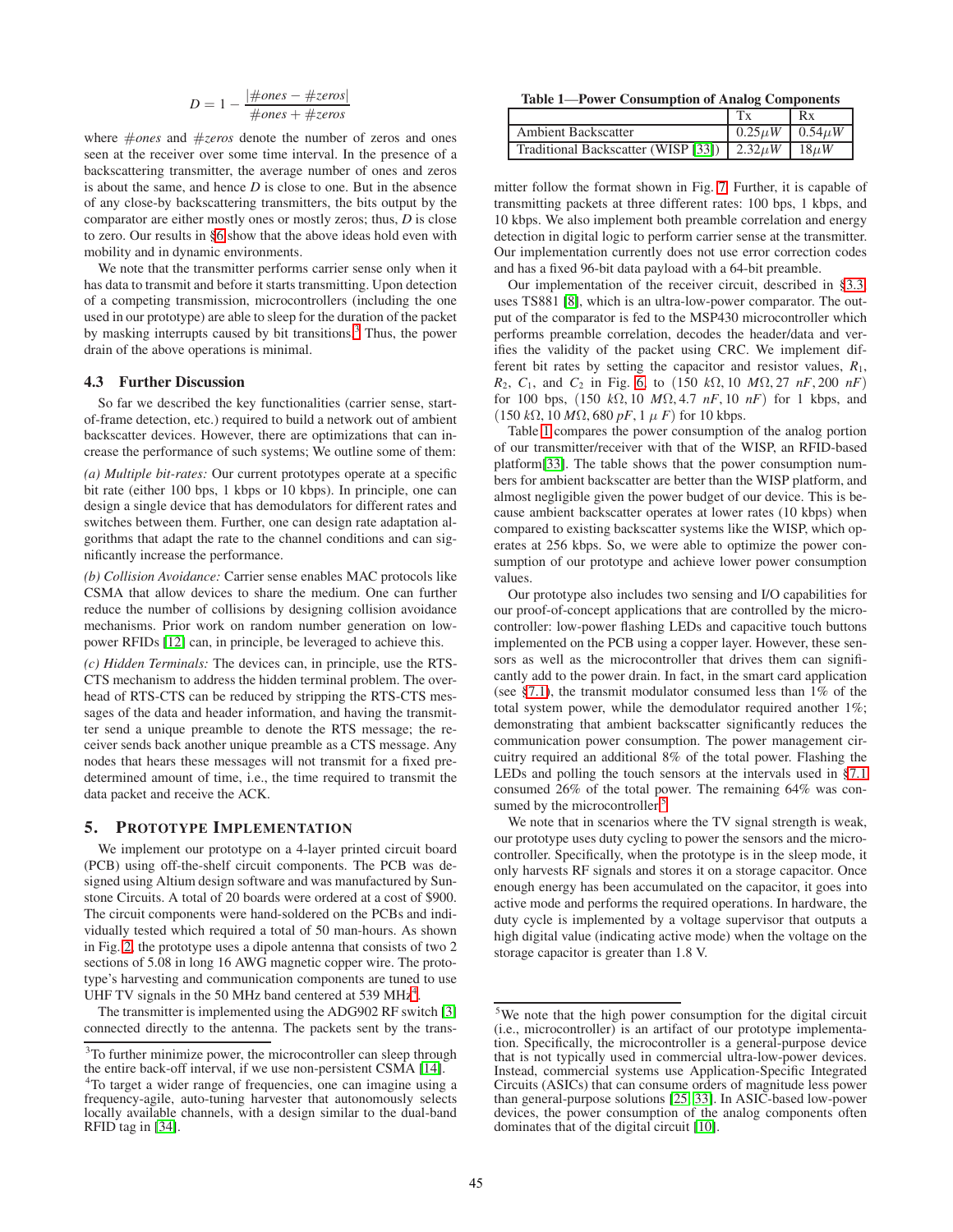# <span id="page-7-0"></span>**6. EVALUATION**

We evaluate our prototype design in the Seattle metropolitan area in the presence of a TV tower broadcasting in the 536-542 MHz range. We ran experiments at six total locations to account for attenuation of the TV signal and multipath effects in different environments. The TV signal power in the 6MHz target band for the given locations ranged between -24 dBm and -8 dBm. These locations consist of:

- *Location 1 (Indoor and near):* Inside an apartment 0.31 mi away from the TV tower. The apartment is on the seventh floor of a large complex with 140 units and is located in a busy neighborhood of a metropolitan area.
- *Location 2 (Indoor and far):* Inside an office building 2.57 mi away from the TV tower. The office tested is on the sixth floor of the building.
- *Location 3 (Outdoor and near):* On the rooftop of the above apartment.
- *Location 4 (Outdoor and far):* On the rooftop of the above office building.
- *Location 5 (Outdoor and farther):* On a street corner 5.16 mi away from the TV tower.
- *Location 6 (Outdoor and farthest):* On the top level of a parking structure 6.50 mi away from the TV tower.

We evaluate the various aspects of our design including our ambient backscattering transmitter and receiver, carrier sense, and interference at TV receivers. Most of our experiments were limited to locations 1-4 due to limited extended access to space in locations 5 and 6. The latter two locations, however, were included to demonstrate that ambient backscatter can operate at longer ranges and were tested using our smart card application.

Those test verified that we were able to get our end-to-end system to operate battery-free up to 6.5 mi away from the TV tower. Note, however, that the operational distance of our prototype is dependent on the operating voltage of the device. In our prototype, the bottleneck was the microcontroller, which requires 1.8 V. In principle, an ASIC-based design should work with much lower voltage requirements and hence can operate at farther distances.

# **6.1 Effectiveness of Ambient Backscattering**

The effectiveness of a backscattering transmitter is determined by the extent to which it affects the received signal. To quantify this, we compute the ratio of the received power, after averaging, between the non-reflecting and reflecting states of the transmitter. Specifically, if  $P_1$  and  $P_2$ ,  $P_1 \ge P_2$ , are the two average power levels at the receiver, we compute the ratio,  $\frac{p_1}{p_2}$ . A ratio close to one means that the receiver cannot distinguish between the two power levels; while a higher ratio increases the ability of the receiver to distinguish between them.

*Experiments:* We configure our prototype to send an alternating sequence of bits—switching between reflecting and non-reflecting states—at a rate of 100 bps. The results are similar for the other bit rates. Since our receiver prototype does not provide the exact power values, we instead use an USRP-N210 as a receiver to compute the power ratio between the two states. The USRP is connected to the same dipole antenna used by our receiver prototype to ensure that the antenna gains are identical. We configure the USRP to gather raw signals centered at 539 MHz using a bandwidth of 6.25 MHz—the bandwidth of the ambient TV signals. We average the received signal, as described in [§3.3,](#page-3-1) and compute the ratio between the two average power levels. We repeat the experiments for different distances (from 0.5 feet to 3 feet) between the transmitter and the receiver in locations 1-4.



<span id="page-7-1"></span>**Figure 8**—**Performance of an ambient backscattering transmitter:** The x-axis plots a CDF of the ratio of the average power received during the reflecting and non-reflecting states of the backscattering transmitter. The CDF is taken across multiple positions in both indoor/outdoor and near/far scenarios.

*Results:* Fig. [8](#page-7-1) plots the CDF of the observed power ratios at the receiver. The CDF is taken across both indoor/outdoor and near/far locations to provide an overall characterization of ambient backscatter that we delve into next. The figure shows the following:

- The median power ratio is about 1.4, which is in the range targeted by traditional backscatter communication in RFID devices [\[35\]](#page-11-27) and is a favorable ratio. To get an intuition for why this is the case, consider a hypothetical scenario where the transmitter and a receiver see the same ambient TV signal strength and the transmitter backscatters all its incident signals in the direction of the receiver. In this case, even if the transmitter and receiver are placed next to each other, the average received power with backscatter is twice the received power without backscatter, i.e., the power ratio is 2. In practice, however, the ratio is often much lower than this idealized value, as a transmitter reflects only a fraction of its incident signal in the receiver's direction; larger distances further attenuates the signal strength.
- The power ratio can be as high as 4.3. This is due to the wireless multipath property. Specifically, because of multipath, nodes that are located at different locations see different signal strengths from the TV tower. So when the transmitter is in locations where it sees a much higher TV signal strength than the receiver, its backscattered signal can be significantly higher in amplitude than the direct TV signal.

## **6.2 BER at the Ambient Receiver v/s Distance**

Next, we evaluate our low-power receiver described in [§3.3.](#page-3-1)

*Experiments:* We repeat the previous experiments, but with our prototype ambient receiver receiving from the backscattering transmitter. We measure the bit error-rate (BER) observed at the receiver as a function of the distance between the transmitter and the receiver. For each distance value, we repeat the experiments at ten different positions to account for multipath effects; the transmitter sends a total of  $10^4$  bits at each position. The BER is computed by comparing the transmitted bits with the bits output by the prototype's demodulator circuit. Since the total number of bits transmitted at each position is  $10<sup>4</sup>$ , we set the BER of experiments that see no errors to 10<sup>-4</sup> (the upper bound on the BER for these experiments). Finally, since the BER depends on the transmitter's bit rate, we evaluate three different prototypes that are designed to work at 100 bps, 1 kbps, and 10 kbps. We note that, in total, we perform 1020 measurements across bit rates and locations.

*Results:* We plot the results in Fig. [9.](#page-8-0) The figures show that:

• As the distance between the transmitter and receiver increases, the BER across bit rates and locations increases. Further, the BER is better in outdoor locations than in indoor locations. This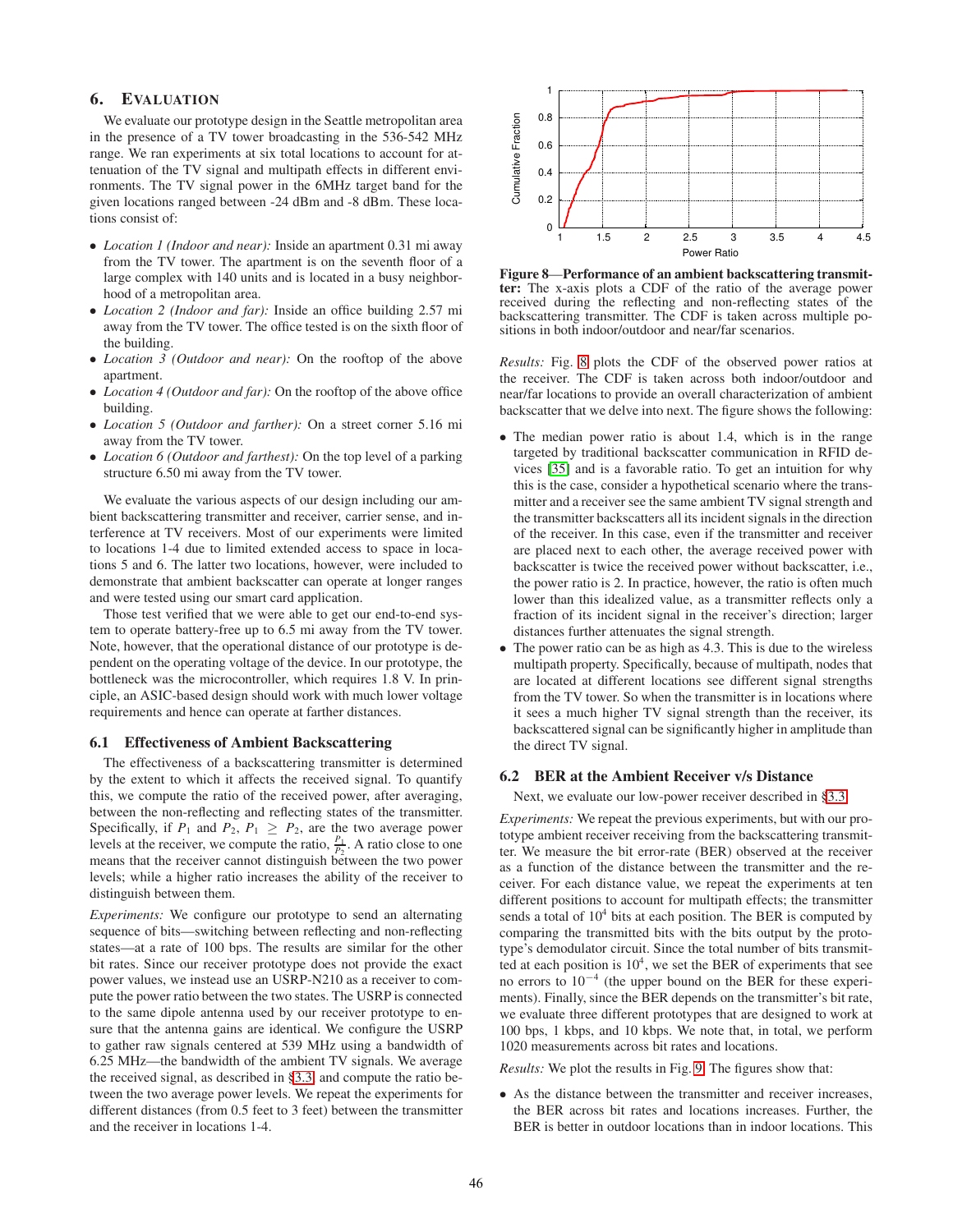

**Figure 9**—**BER v/s Distance.** BER for transmitter-receiver pairs in a range of environments, both outdoor and indoor, close to the TV tower, and far away. We show BER for distances of over three feet and three different rates.

<span id="page-8-0"></span>is because TV signals are significantly attenuated in indoor locations and hence the ambient signal strength is much lower.

- Locations 1 and 3 perform slightly worse than locations 2 and 4, even though they are closer to the TV tower. This is due to the fact that the TV tower is not an ideal isotropic antenna: the radiated power is less at low angles, and thus the signal strength is less at the near locations.
- For a target BER<sup>[6](#page-8-1)</sup> of  $10^{-2}$ , the receiver can receive at a rate of 1 kbps at distances up to 2.5 feet in outdoor locations and up to 1.5 feet in indoor locations. Such rates and distances are sufficient to enable ubiquitous communication in multiple scenarios, including our proof-of-concept applications.

## **6.3 Evaluating Carrier Sense**

We implement carrier sense using both energy detection and preamble correlation. Energy detection is performed by computing *D* = 1 − |#*ones*−#*zeros*| #*ones*+#*zeros* , where #*ones* and #*zeros* denote the number of ones and zeros seen at the receiver, within a 10-bit interval. Preamble correlation is performed by correlating with a known 64-bit preamble.

We place a transmitter and receiver, both designed for 1 kbps, in random locations within two feet of each other in both of the indoor locations. These distance are enough to include configurations where a 1 kbps receiver can hear the transmitter, but experiences high bit error rate  $(>10\%)$ . This is corroborated by the fact that the BER observed across the tested locations is in the range of 10<sup>−</sup><sup>4</sup> to 0.17. The experiments are performed both in the presence and absence of backscattering from the transmitter. We repeat the experiments at 300 locations and for three different scenarios: no motion near the receiver, human motion near the receiver, and a human holding the receiver and waving her hand in front of it.

In Fig. [10\(](#page-8-2)a) we plot the CDF of the computed energy detection values (*D*s). The plot shows the following: Firstly, in the absence of



<span id="page-8-2"></span>**Figure 10**—**Performance of Carrier Sense:** These figures show that we can effectively perform energy detection and preamble correlation—the two main components of CSMA—on ambient backscattering devices.

backscatter, *D* is *exactly* zero in more than 98% of the experiments. This happens because, as described in [§4.1,](#page-5-0) the analog comparator used in the receiver, typically, outputs either a constant sequence of ones or a constant sequence of zeros in the absence of a backscattered signal. Thus, the receiver sees the same bit during a 10-bit interval. Secondly, human mobility does not create statistically significant differences in the computed *D* values. This is because while motion can change the signal strength at the receiver and the corre-

<span id="page-8-1"></span><sup>&</sup>lt;sup>6</sup>The packet size is 96 bits and hence can tolerate a  $10^{-2}$  BER with simple repetition coding [\[26\]](#page-11-28).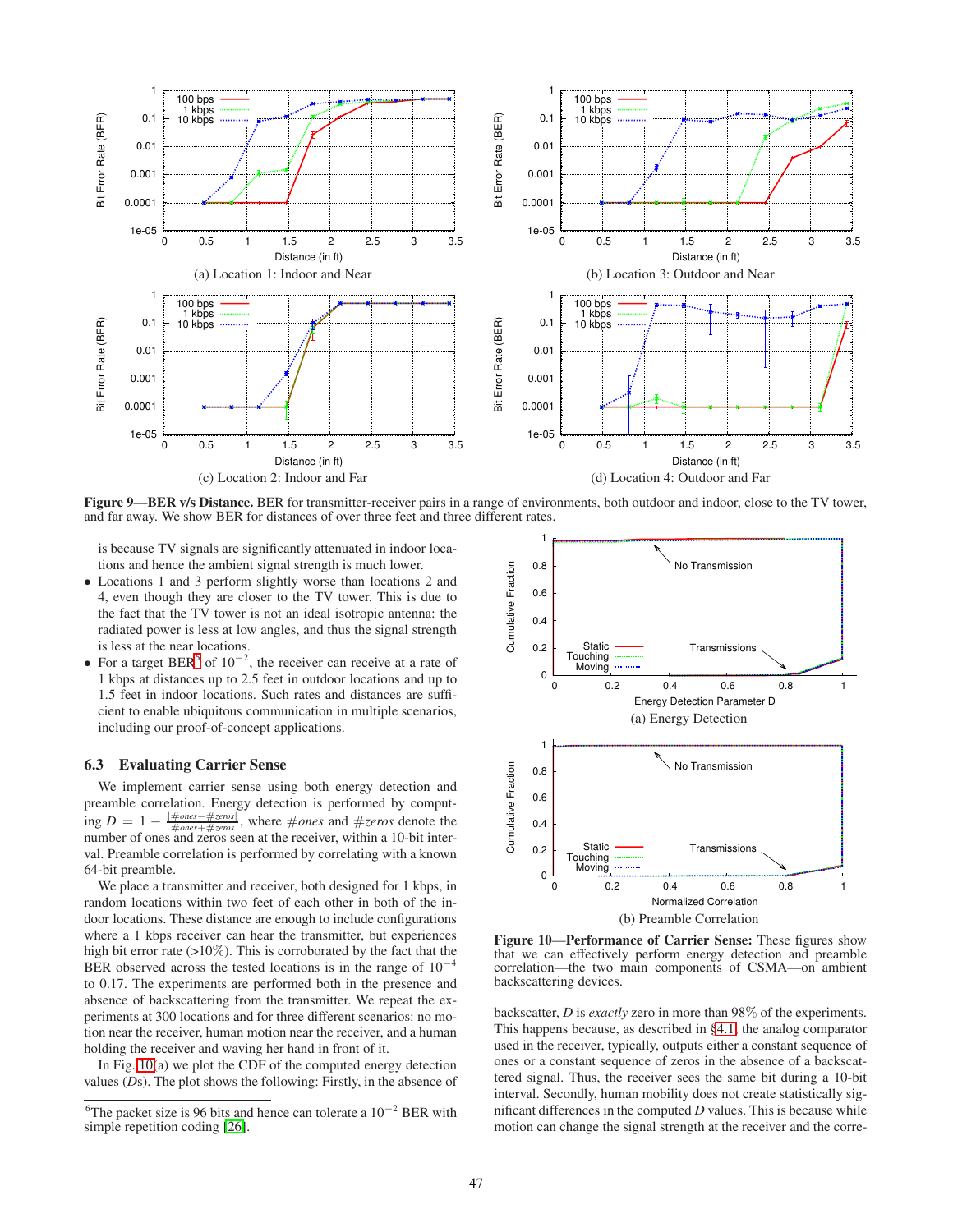

<span id="page-9-2"></span>**Figure 11**—**Interference with TV Receivers:** CDF of the minimum distance at which ambient backscatter transmitters of various rates do not interfere with traditional TV receivers.

sponding bits output by the comparator, it is unlikely that it either creates bit changes at the rate of 1 kbps or creates an equal number of bit changes in a 10-bit interval. Finally, the plot shows that in more than 99% of the experiments there is a clear distinction between the presence and absence of a backscattering transmitter.

We also plot in Fig. [10\(](#page-8-2)b) the CDF for preamble correlation both in the presence and absence of a packet that starts with a preamble. The correlation values are normalized by the length of the preamble (64). The plot shows a clear distinction between the presence and absence of a preamble, in more than 99.5% of the experiments. This is again because of the property of the comparator which outputs sequences of either constant one bits or constant zero bits in the absence of backscatter, which are unlikely to be confused with a pseudo-random preamble.

#### **6.4 Interference with TV Receivers**

Since the backscattered signals are reflections of existing TV signals, in theory, one could either synchronize ambient backscatter with the TV transmissions or modulate data at a slow enough rate that TV receivers would be immune to interference. However, even without these constraints, the backscattered signals are weak enough that they do not affect TV receivers except in less favorable conditions. In this section, we stress-test ambient backscatter to get a sense for the upper bound of its effects on TV receivers. To that end, we tested very small antenna-tag distances (less than a foot) and performed the experiments inside the office building of location 2, which has the weakest TV signal power.<sup>[7](#page-9-1)</sup>

We use an off-the-shelf Panasonic Plasma HDTV (Model No: TC-P42G25) connected to a cheap tuner (Coby DTV102) and a basic RCA indoor antenna (Model No: ANT111). We tune the TV channel to the transmissions at 539 MHz. To evaluate the worst case behavior where the transmitter always backscatters information, we connect the transmitter to a power source and set it to continuously transmit random bits. The transmit antenna is placed parallel to the TV antenna to maximize the effects of backscatter on the TV receiver. The transmitter is placed at a random location one foot away from the TV antenna. It is then moved towards the TV antenna until we first notice visual glitches in the video; we measure the distance at which this happens. Note that, in digital television, interference is relatively easy to quantize as errors result in corrupted portions of the image, rather than just noise as is the case in analog television. To quantify visually observable glitches, we had two users simultaneously looking for any momentary, visually observable artifact (including misplaced squares of pixels) on the screen.

Fig. [11](#page-9-2) plots the CDF of the glitch distance for different bit rates at the transmitter. The CDF is taken across multiple experiments. The plots show the following:

- A 100 bps backscattering transmitter does not create any noticeable glitches at the TV receiver unless it is less than 2.3 inches from the TV antenna. This is because the backscattered signal effectively creates a new path from the transmitter to the TV receiver. Since TV receivers are designed to compute the multipath channel parameters, they can estimate the effects of this new path and decode the TV transmissions without interference. However, for small distances (less than 2.3 inches), the nearfield effects dominate and hence the linearity model, typically assumed while estimating the multi-path channel, does not hold; resulting in video glitches.
- The distance at which the video glitches are noticeable is larger for higher transmission rates: the median distances is about 4.1 inches and 3.7 inches for 1 kbps and 10 kbps respectively. At high transmission rates, the transmitter changes the multipath channel at a higher rate; hence, making it difficult for the TV receiver to estimate the fast-changing multipath channel.
- Across bit rates, the TV receiver does not see any noticeable glitches for distances greater than 7.2 inches.

#### **7. PROOF-OF-CONCEPT APPLICATIONS**

Ambient backscatter enables devices to communicate using only ambient RF as the source of power. We believe that this opens up a new form of ubiquitous communication where devices can communicate by backscattering ambient RF signals without any additional power infrastructure. In this section, we demonstrate proof-of-concepts for two applications that are enabled by ambient backscatter: a bus card that can transfer money to other cards anywhere and a grocery store application where item tags can tell when an item is placed in a wrong shelf. These proof-of-concepts are similar to existing RFID applications, but differ in ways that were previously impossible—they are able to function anywhere and with no maintenance. They are only a glimpse into the possibilities opened by this technique, and we consider fully exploring the potential uses and addressing issues such as security or usability to be out of the scope of this paper.

#### <span id="page-9-0"></span>**7.1 Smart Card Application**

We use our prototype design to evaluate a smart card application where passive cards can communicate with each other anywhere, any time, without the need for a powered reader. Such an application can be used in multiple scenarios, such as money transfer between credit cards, paying bills in a restaurant by swiping the credit card on the bill or to implement a digital paper technology which can display digital information using e-ink [\[39\]](#page-11-29) and transfer content to other digital paper using ambient backscatter.

In this section, we implement and evaluate a simple proof-ofconcept of the smart card application. We leverage our prototype that comes complete with an ambient backscattering transmitter/receiver, MSP430 microcontroller, capacitive touch sensor, and LEDs. When a user swipes the touch sensors (marked by A, B, C in Fig. [2\)](#page-1-0), in the presence of another card, it transmits the phrase "Hello World". The receiver on the other card decodes the transmission, checks the CRC, and confirms a successful packet decoding by flashing the LED. We perform this experiment at three different locations including the two locations farthest from the TV tower.

*Experiments:* We place the cards 4 inches from each other and have the user perform the swipe. The transmitter and receiver communicate at a bit rate of 1 kbps. The microcontroller is programmed to

<span id="page-9-1"></span> $7$ Results from locations that have stronger TV signals show that the TV receiver was more resilient to interference. The majority of the time, there were no visual artifacts for distances above 1 in, and we never observed any glitches for any bit rate at distances above 3 in.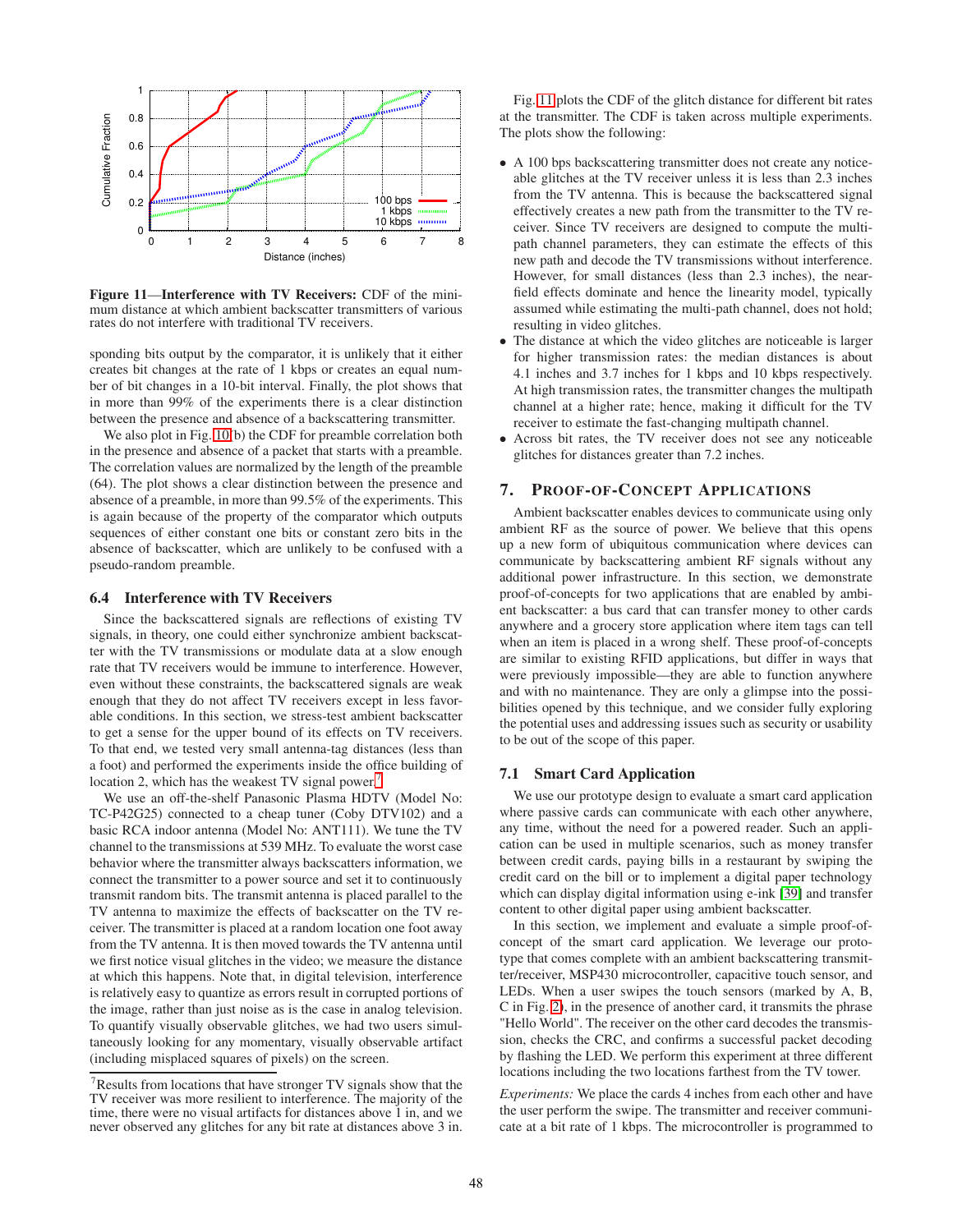

<span id="page-10-0"></span>**Figure 12**—**Smart Card Application:** The number of retries necessary to successfully communicate between two battery-free smart cards. 94% of tests were successful without any retries.

detect changes at the touch sensors and trigger transmissions. The transmitter backscatters a packet with a 96 bit "Hello World" payload and a 4-bit CRC. The receiver decodes the packet and if the CRC check passes, blinks the LED (for 1 ms) to provide a visual confirmation to the user. The devices are powered completely by harvested TV energy. The user performs the swipe 100 times at an interval of three seconds between the swipes. Since blinking the LED drains the capacitor in the harvester, the three second time interval allows the harvester to duty-cycle and accumulate charge on the capacitor to perform the LED blinking operations again.

*Results:* Fig. [12](#page-10-0) plots, for locations 5 and 6, the number of retries required by the user to successfully perform the whole operation: the user swiping the touch sensors, the card transmitting the packet, and finally, the LED blinking on the other card. The plot shows that in 94% of cases, the user only had to perform one swipe to see the LED blink on the other card, and even in the worst case, the user did not require more than two retries to successfully complete the operation. Furthermore, automation of communication startup (i.e., removing the user and touch sensor from the process) decreased the failure rate to nearly zero, indicating that it was not the communication mechanism that was failing, but rather user input error.

#### **7.2 Grocery Store Application**

Ambient backscatter can also be used to tell when an item is missing or out of place on a shelf in a grocery store. In this section, we use our prototype to evaluate a proof-of-concept for this application. The algorithm we use is simple: each device broadcasts its ID periodically (every 5 sec). Neighboring tags listen to these transmissions and store the successfully decoded IDs. Each tag determines on its own if it is out-of-place by computing the difference between its ID and that of the overheard IDs. If the tag has at least two different stored IDs that have this distance to be greater than a threshold, it concludes that it is out-of-place and flashes the LED.

*Experiments:* We attach ten of our prototype tags to ten cereal boxes, and place those boxes next to one another on a shelf. We set the IDs for nine of these tags to be between 201 and 209 and place them in-order. We then set the ID for the tenth tag to be 100 and place it in the 8 locations between the in-order tags, for a total of 40 experiments. A nearby antenna broadcasts an RFID signal, and we measure the time it takes for the out-of-place tag to flash the LED.

*Results:* We plot the results in Fig. [13.](#page-10-1) The plot shows that in about 50% of the experiments, the out-of-place tag requires less than 20 seconds to flash the LED. Further, in the worst case, the out-ofplace tag starts blinking within 190 seconds. We note, however, that



<span id="page-10-1"></span>**Figure 13**—**Grocery Store Application:** The CDF of the time it takes for the out-of-order item to blink its LED.

the results in this section are not optimized and are only presented to demonstrate the application's feasibility.

## **8. RELATED WORK**

Prior work mainly falls in the following two domains:

**(a) Wireless Communication:** Today, wireless communication is limited to two main approaches: radio communication and backscatter communication. Conventional radio communication requires devices to generate radio signals. This approach is problematic from a power perspective since it requires power-hungry analog components such as digital-to-analog converters (DACs), mixers, oscillators and power amplifiers at the transmitter [\[30,](#page-11-30) [16\]](#page-11-31) and low noise amplifiers, mixers, oscillators and ADCs at the receiver [\[30,](#page-11-30) [16\]](#page-11-31). While prior research has focused on reducing the power consumption of these analog components [\[23,](#page-11-32) [10,](#page-11-26) [6,](#page-11-33) [28,](#page-11-34) [13\]](#page-11-35), backscatter communication is two orders of magnitude more power-efficient than state-of-the-art radio communication [\[25,](#page-11-25) [35,](#page-11-27) [11\]](#page-11-6); and hence is more appropriate for battery-free devices [\[31,](#page-11-36) [38\]](#page-11-37).

Traditional backscatter communication (e.g., RFID), however, requires a powered device called the reader to generate a highpower constant signal which battery-free devices backscatter back to the reader. These battery-free devices are rendered unusable in the absence of the powered reader and hence require an infrastructure of powered readers that can be expensive and infeasible.

This paper introduces ambient backscatter, a new approach to communication where devices can communicate without either generating signals (as in radio communication) or backscattering from a dedicated reader (as in traditional backscatter). Ambient backscatter eliminates the need for a power infrastructure and hence can enable new forms of ubiquitous communication at locations and scales that were previously infeasible.

The closest to our work is recent work in [\[20\]](#page-11-38) that demonstrates direct communication between two RFID tags placed 25 mm away from each other. However, it works only in the presence of a dedicated RFID reader that generates a constant high-power signal. Our work is orthogonal to [\[20\]](#page-11-38) in that we enable devices to communicate using ambient RF signals. We note, however, that in principle the techniques in this paper can also be used to enable RFID tag-totag communication at much larger distances than 25 mm.

**(b) Power Harvesting:** In this domain, our work is most directly related to wireless power and ambient RF power harvesting. Wireless power aims to wirelessly charge and power devices by transmitting energy from a dedicated power source [\[32\]](#page-11-4). Ambient backscatter is complementary to this work. Specifically, it focuses on enabling communication using ambient RF as the only source of power, without requiring any additional power sources.

Recent work on ambient RF power harvesting demonstrated that one can harvest useful amounts of power from ambient TV [\[32\]](#page-11-4) and cellular signals [\[24\]](#page-11-5). Our work is motivated by this work and takes